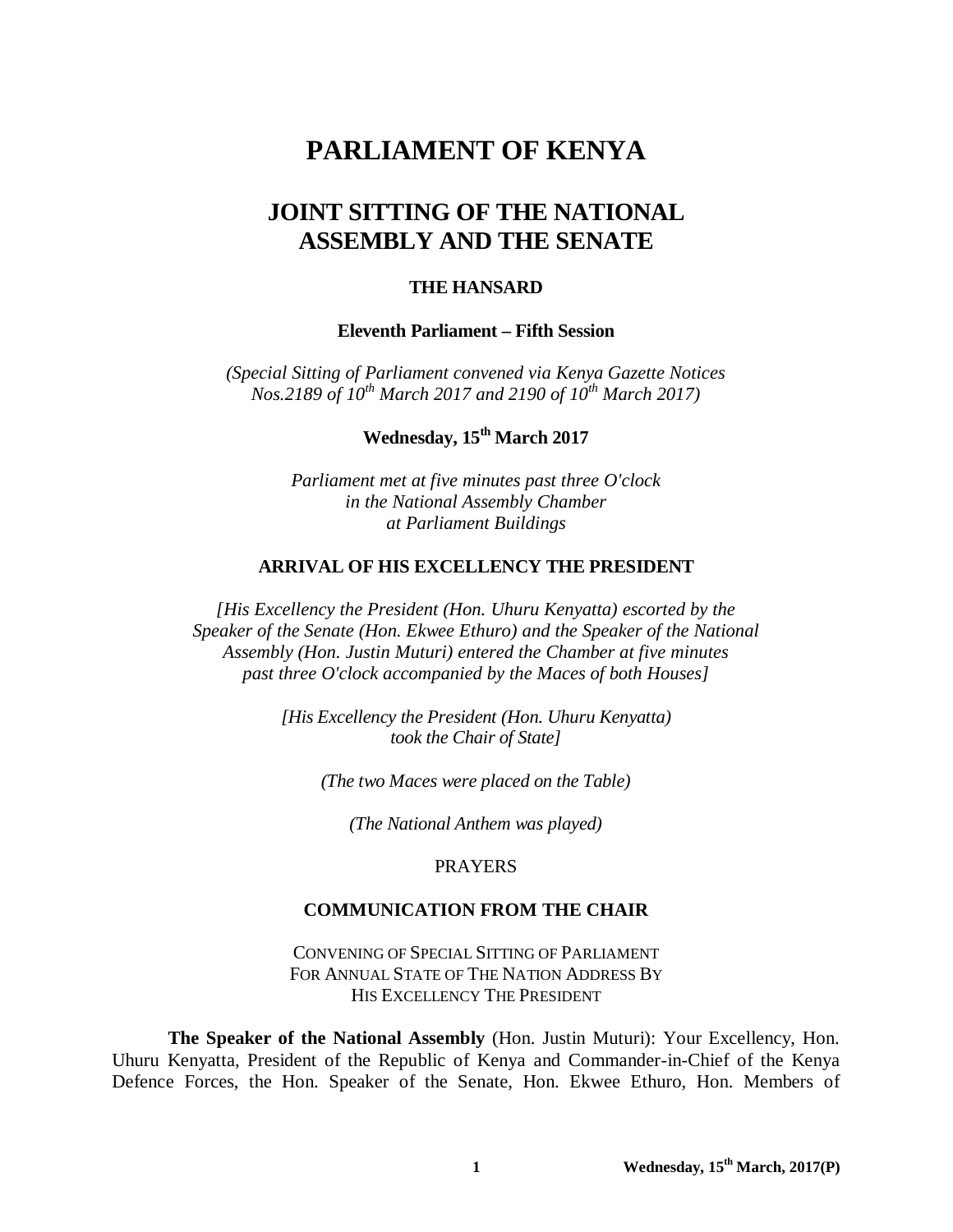Parliament, Article 132(1)(b) of the Constitution of Kenya requires the President to address a Special Sitting of the Parliament of Kenya once every year and at any other time.

Further, Article 132(1)(c) requires the President to, among others, once every year, report, in an address to the nation, all the measures taken and the progress achieved in the realisation of the national values, set out in Article 10, and submit a report for debate to the National Assembly on the progress made in the fulfilment of international obligations of the Republic.

In addition, Article 240(7) of the Constitution requires the President to report to Parliament annually on the state of the security of the Republic.

In this regard, Hon. Members, following a request from His Excellency the President and pursuant to Article 132(1)(b) and (c)(i) and (ii) of the Constitution and the provisions of Standing Order No.22(1) and (2) of the National Assembly, by Gazette Notice No.2189, which was published in the *Kenya Gazette* on 10<sup>th</sup> March 2017, I gave notice of this Special Sitting to the Members of the National Assembly.

Similarly, pursuant to Article  $132(1)(b)$  and  $(c)(i)$  and  $(ii)$  of the Constitution and the provisions of Standing Order No.22(1) and (2) of the Senate Standing Orders, by Gazette Notice No.2190, which was published in the *Kenya Gazette* on 10<sup>th</sup> March 2017, the Speaker of the Senate gave notice of this Special Sitting to the Senators. Accordingly, Hon. Members, this Special Sitting is properly convened.

It is now my singular honour and privilege to invite His Excellency the President of the Republic of Kenya to address this Special Sitting of Parliament.

Your Excellency!

## *(Applause)*

**His Excellency the President** (Hon. Uhuru Kenyatta): Dear Kenyans, Speakers of both Houses of Parliament, Hon. Members, distinguished guests, ladies and gentlemen. Today, we celebrate an extraordinary Kenyan journey; four years of transformation of growth and, indeed, the deepening of our democracy. I want to take this opportunity to salute and congratulate each and every Kenyan today for staying true to our solemn duty to protect, preserve and promote our Constitution. Because of you, Kenya remains an oasis of peace and prosperity. Because of you, our country stands tall in the community of nations. Today, we celebrate a transformed Kenya.

At the heart of this momentous change is, without doubt, Parliament. The  $11<sup>th</sup>$  Parliament, which I liken to our first Parliament at Independence, has undertaken a historic task of establishing a new constitutional order and legislating its fundamental instruments.

#### *(Applause)*

Hon. Members, you are charged with a historic task to implement the new Constitution that Kenyans bestowed themselves in 2010. You have done that job well. Your commitment has put our nation on a solid legal foundation that is key to sustainable development.

Fellow Kenyans and Hon. Members, the Constitution reminds us that our authority is a public trust to be exercised in a manner that brings honour to the nation, and in full accountability to Kenyans, by whom and for whom we hold that authority. We meet today to discharge our duty under that trust. Our Constitution demands that Kenyans and their representatives be informed of the state of the nation. As an accountable administration, we are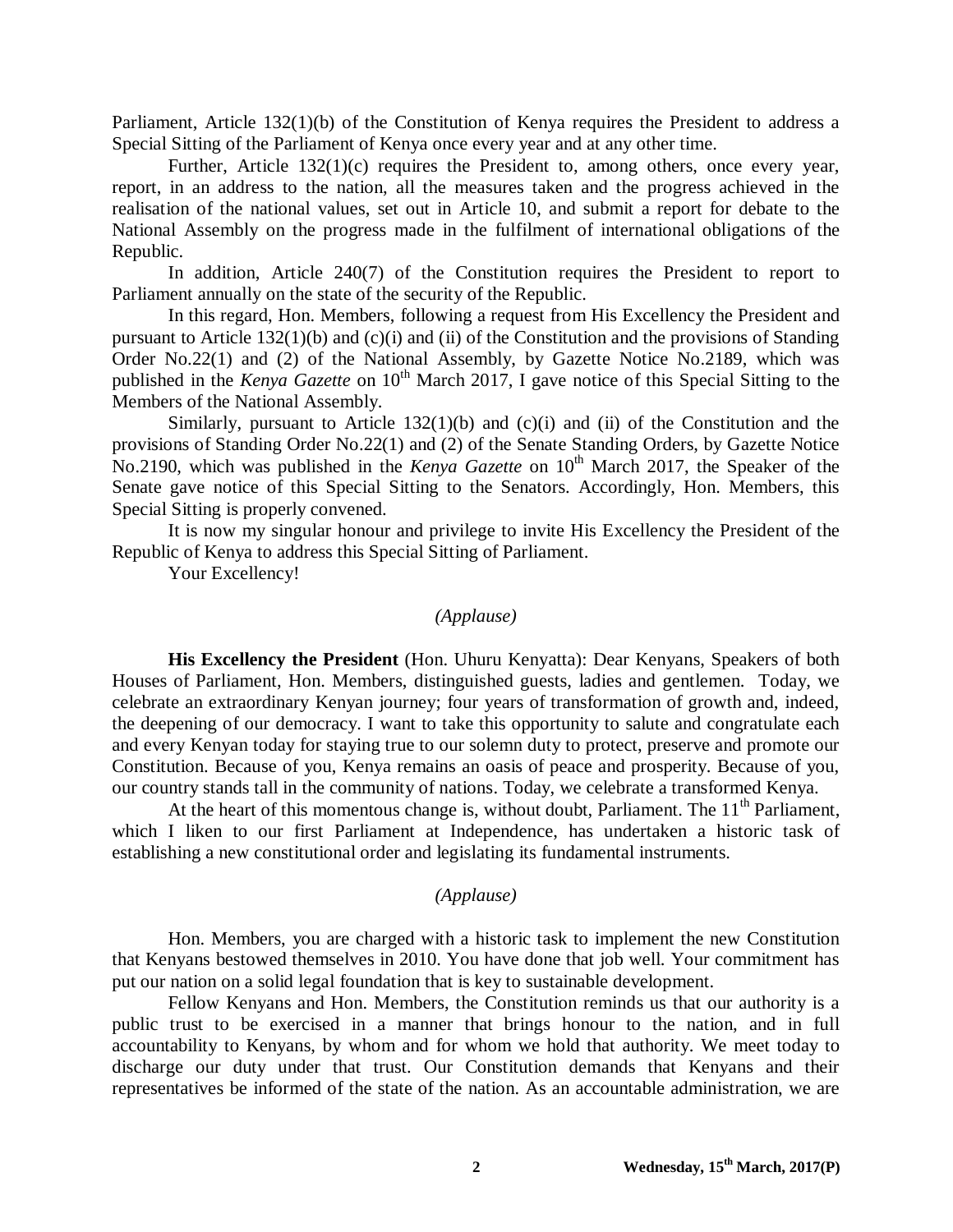obliged to explain to Kenyans what we have done with the mandate bestowed on us. It is my pleasure, therefore, to lay before this Joint Sitting of Parliament, and pursuant to Articles 10, 132 and 240 of our Constitution, reports regarding the state of our national security, measures taken and progress achieved in the realisation of national values, and to the National Assembly, a report on the progress made in fulfilling our international obligations. Since taking my oath of office, the implementation of the Constitution of Kenya has been a key priority of my agenda. In the last four years, the Jubilee Administration, with the help of this Parliament, has completed our constitutional implementation. During this phase, Parliament has passed and I have assented to 136 laws.

## *(Applause)*

Our democracy has matured. I took office as an embodiment of the transition to a new constitutional order. Since then, there has been a number of significant transitions. We have witnessed a momentous transition in the Judiciary. Today, as we speak, we have a full bench in the Supreme Court led by the second Chief Justice under the new constitutional dispensation. I take this opportunity to welcome the new Chief Justice, Hon. Justice David Maraga and his Deputy, Hon. Justice Philomena Mwilu.

## *(Applause)*

I reiterate to them once again the support of my administration to the attainment of an independent and honest Judiciary. Our constitutional order delivers independent arms of government, while its spirit requires interdependence for our citizens, in whom all sovereign power resides, to be served fairly and effectively.

Another significant transition has taken place with the renewal of our electoral body, the Independent Electoral and Boundaries Commission (IEBC). This transition demonstrated our ability to navigate a complex political challenge and averted a constitutional crisis. I congratulate the old IEBC team for a job well done, and I pledge support to the new team. I have full confidence that this team is capable of delivering a credible election. I call on all Kenyans to provide space for the IEBC to operate as an independent body, as it undertakes its important national duties. During this period, my administration has supported the effective functioning of independent bodies. We believe in the value that these bodies add to our national fabric because they protect individual rights and ensure fair play and equal treatment for all. It is important that we accept and protect the role of the independent offices, and that we work within the bounds of our constitutional order.

Undoubtedly, constitutional bodies should be held to account in the fulfilment of their mandates. However, it should be remembered that attempts to subvert this constitutional framework damages our democracy, undermines the rule of law and weakens our institutional development and our nation.

Fellow Kenyans, a significant pillar of our transformation in the past four years is the realisation of the longstanding aspiration of the people of Kenya for devolution.

# *(Applause)*

This has been a historic undertaking that has few peers anywhere in the world.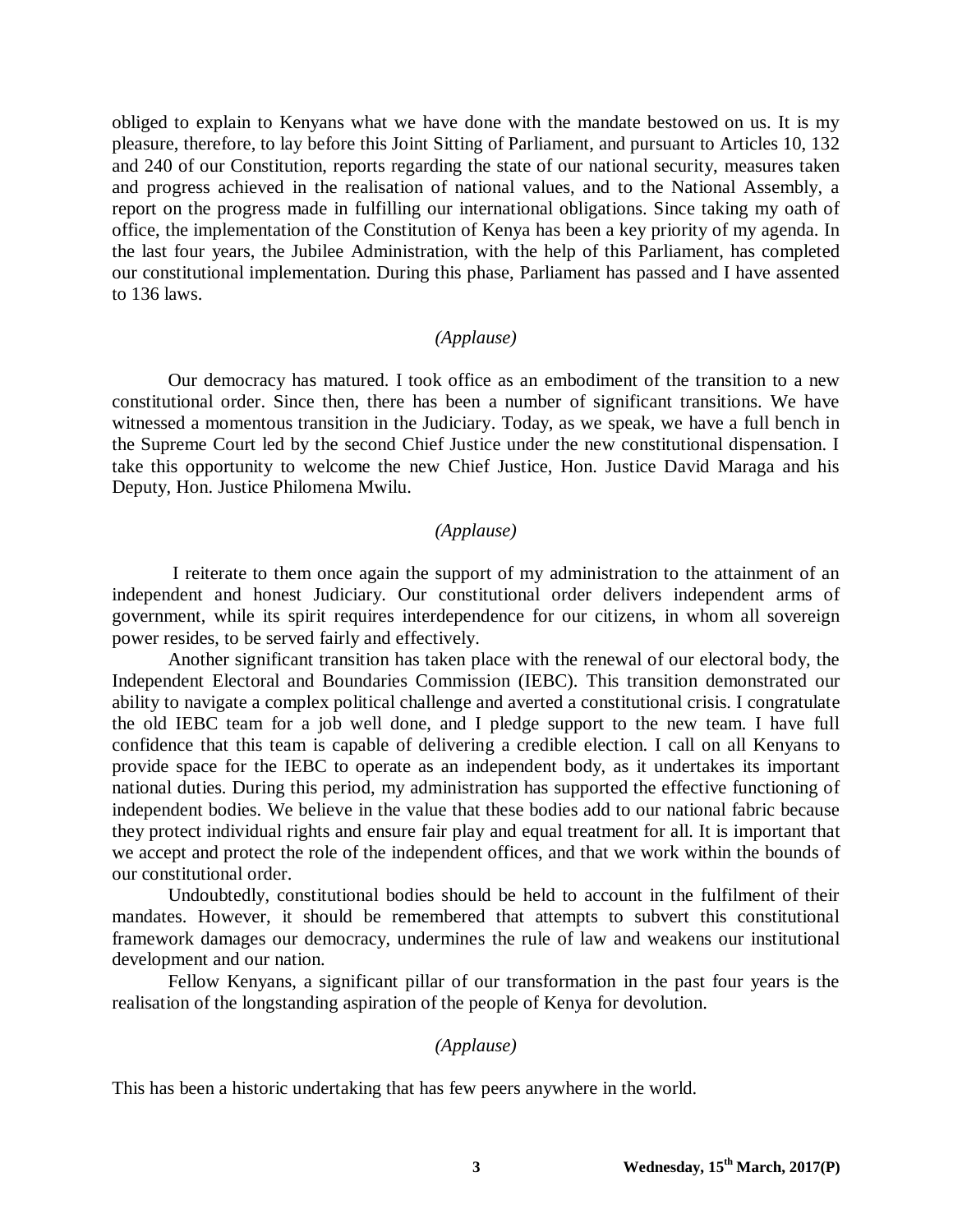Indeed, one of my proudest achievements as President has been to chaperone the implementation of a devolved system of government. My administration has gone over and beyond the constitutional requirement by increasing the percentage of sharable revenues from the 15 per cent required by the Constitution to 34 per cent.

## *(Applause)*

We have also supplemented the development agenda of our county governments through conditional grants in areas such as health and water. To manage what has been a complex transformation, my administration has engaged at the highest level through the Summit and through the Intergovernmental Budget and Economic Council that is chaired by the Deputy President.

My Administration has also accelerated the transfer of functions and personnel to the county governments in accordance with Article 187 as well as the Fourth Schedule of the Constitution. As we march forward together, we will build a stronger framework for intergovernmental cooperation to resolve any challenges that may emerge. To this end, I have directed the Attorney-General, in consultation with the Council of Governors, to review the scope and mandate of the Intergovernmental Technical Relations Committee.

Hon. Members, championing of devolution goes beyond the legal processes of implementation. By making this the timely transfer of funds far above the constitutional threshold, and having a smooth implementation of the transfer of functions, is a welcome economic dynamism that has emerged in our counties. Our support for devolution has driven us to seek out and implement, in partnership with the county governments, projects that have a real and positive impact on county residence. It is due to such an effort that today the people of Wajir have their first tarmac roads in history.

### *(Applause)*

Our support has ensured that the residents of Modogashe in Garissa have witnessed their first caesarean section in their county. Our strong collaboration with the County Government of Lamu has enabled the rehabilitation of a previously dilapidated King Fadh Hospital as well as the addition of a new Accident and Emergency Care Centre. This new facility, which will start its operation next month, will transform the health outcomes for the residents of Lamu County by offering dialysis, X-rays, emergency operations and Intensive Care Unit (ICU) services that were previously unavailable.

In counties like Uasin Gishu and Narok, we are collaborating to build new stadia. Our joint efforts with the County Government of Turkana has led to the successful implementation of a government-driven livestock insurance and compensation programme; a first of its kind in Kenyan and African history.

The national Government has been able to provide street lighting in all the county headquarters and to 36 other towns across the country. This has injected economic vibrancy into previously sleepy towns.

Fellow Kenyans, together we are champions of devolution; we believe in it, we have worked, and we will continue to work, to deliver its full benefits to Kenyans.

Hon. Speakers, Hon. Members and fellow Kenyans, my oath of office, decrees as my essential duty the protection of Kenyans and preservation of our territorial integrity. This duty is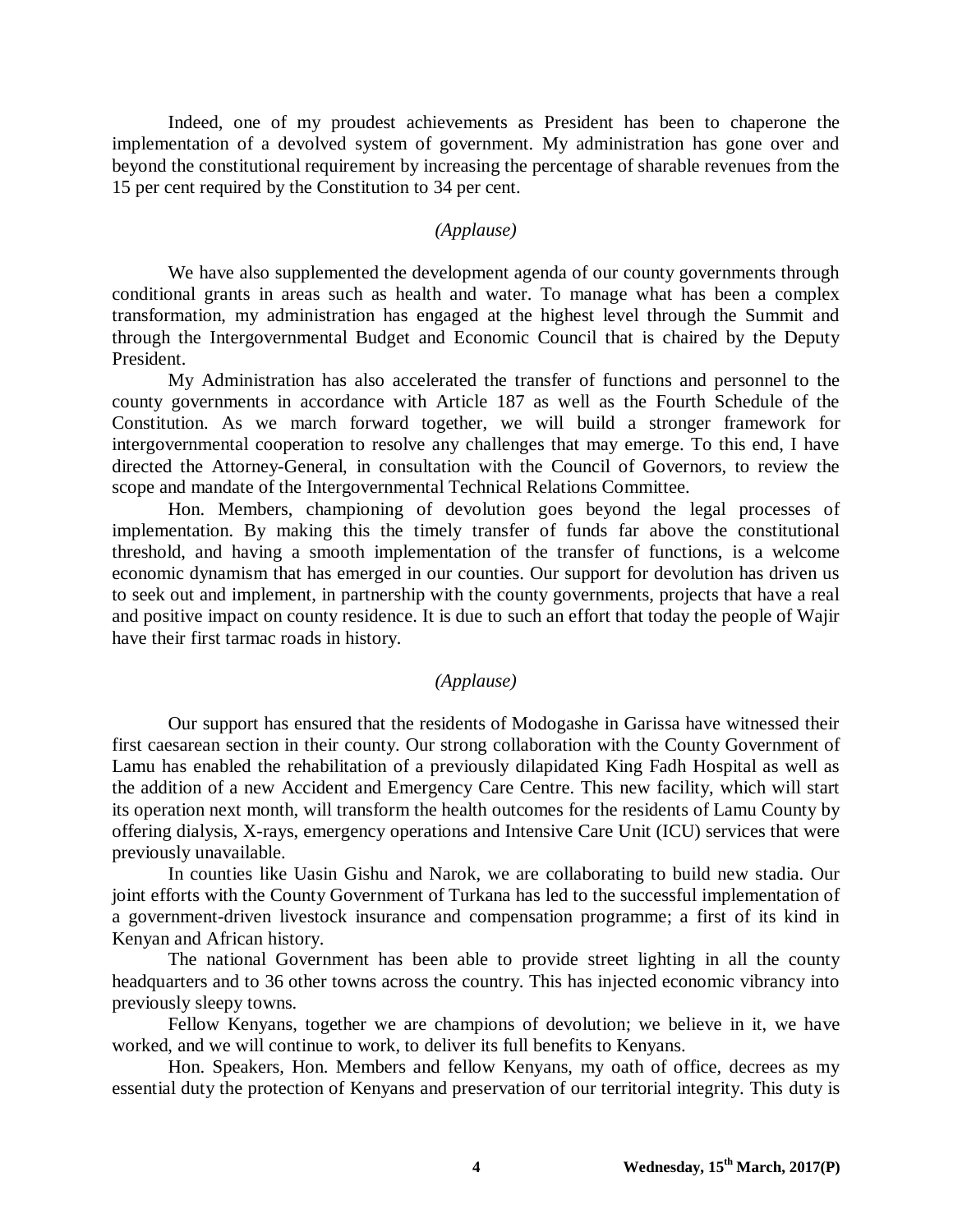all the more significant in light of her being a frontier State against global terrorism. Furthermore, our location in a fragile, conflict-prone region whose challenges are transnational, means that our ability to secure the nation is fundamental to achieving our collective aspirations.

In 2011, we made a historic decision. We sent our young men and women across the border in pursuit of an enemy dedicated to the destruction of our region and our motherland. Since then, and in collaboration with regional as well as international allies, we have robbed the enemy of territory, resources and control over people. Still the threat remains. Therefore, we continue with our mission in Somalia. We know that if we fight the enemy in Somalia, we will not have to fight them here at home. Our engagement as part of AMISOM has yielded significant successes. We have degraded the capacity of *Al-Shabaab* to carry out large-scale attacks in Kenya and elsewhere. Our efforts together have led to the establishment of successive civilian governments in Somalia, including the recently concluded successful, peaceful election and transition to President Mohamed Abdullahi Mohamed.

Fellow Kenyans, in defence of our motherland, and in fulfilling our international obligations to pursue peace and security, we have in the process lost some of our gallant officers. These loses remind us every day of the threat that is upon us. I stand here today to say that these gallant sons and daughters of Kenya have not fallen in vain. Their sacrifice for our freedom and our homeland strengthen our resolve. We shall remain unbowed; Kenya shall prevail and our democracy will endure.

Before I continue, I would kindly request that we all be upstanding for a moment of silence to honour our men and women in uniform who face the enemy daily and who have pledged their lives to protect the sovereignty, freedom and liberty espoused by our nation.

## *(Parliament observed a moment of silence)*

I thank you.

Fellow Kenyans, even as we recognise the sacrifices that have been made so far, we appreciate that the war is not yet won. I urge each and every one of you to stand firm in support of our men and women as we continue our critical mission in Somalia.

Hon. Members, as you all know, my Administration has been actively involved in the peace process in South Sudan on a bilateral and multilateral basis. While the situation remains unresolved, it is my administration's desire to have a stable and peaceful South Sudan because our future as well as our prosperity is intertwined with that of our neighbours. Our efforts remain central to the search for a lasting solution. However, much more needs to be done to bridge the differences between the conflicting parties.

In this regard, during my recent meeting with the Secretary-General of the United Nations, I assured him of Kenya's unwavering commitment in the Intergovernmental Authority on Development (IGAD) framework and other bilateral and multilateral effort to contribute towards a durable solution.

Fellow Kenyans, our engagement and the search for security in the region is critical. Failure to do this will translate to insecurity within our borders.

On the home-front, the incessant inter-communal conflicts and other criminal acts, including cattle rustling and poaching, are sustained by an inflow of illegal small arms and light weapons as well as marauding bandits operating across the border. Furthermore, threats such as terrorism, feed off transnational crimes such as drug and human trafficking, as well as piracy. These risks have largely been brought under control over the last four years through a series of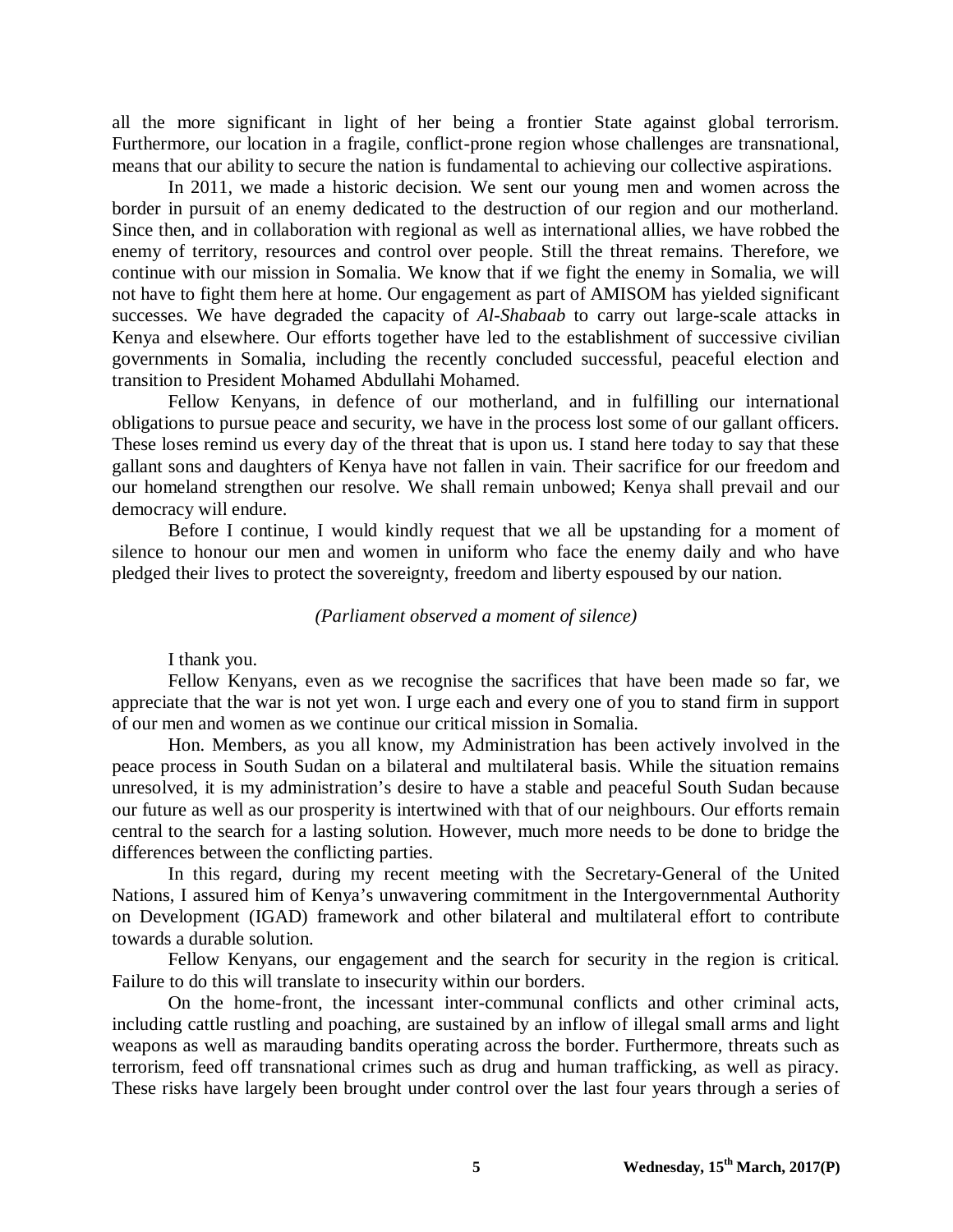actions. We have built a well-co-ordinated multi-agency approach to ensure public safety and security. We have invested in better equipment, training and working tools.

We have also increased the number of police officers. It will be remembered that in the Jubilee Manifesto, we promised to push the ratio of police officers below one officer for every 800 citizens. Today, I am pleased to report that we have kept our promise. Our ratio of police to the population is one officer for 380 citizens, better than the prescribed United Nations (UN) ratio of one officer for every 450 citizens.

# *(Applause)*

Our counter terrorism efforts have delivered a sharp reduction in the number of fatalities, attacks and attempts by terrorist entities. Added to the strong effort to dismantle terrorists' operation capabilities, the Government has increased its focus also on preventing and reducing the motivations underlying radicalisation and recruitment into terrorism.

Our national strategy to counter violent extremism is bearing fruit. This strategy is addressing radicalisation by combining the efforts of diverse actors from the State, civil society organisations, the private sector and religious organisations to protect our democracy. This achievement takes on even greater significance as the world learns that we are one of the few, if not the only country, that has expanded its civil liberties while at the frontline of fighting terrorism.

# *(Applause)*

Our war on illegal drugs is steadily being won. The streamlining of activities at our ports of entry, especially the Port of Mombasa, have resulted in rising successes against drug trafficking cartels. We are actively cooperating with several foreign law enforcement agencies to identify and bring to book individuals involved in the international narcotics trade. I want to assure the families of the thousands of young men and women across the country who are victims of the drug trade, that my Government will facilitate access to rehabilitation. I also wish to assure those distraught mothers who have pleaded with me during my recent visit to the Coast, that my administration will catch up with the drug lords who are poisoning our children.

## *(Applause)*

We shall hold them to account for the deaths they have caused and the families that they continue to destroy.

Hon. Members, these successes notwithstanding, we are still confronted by lawlessness and violence in the form of banditry in parts of the North Rift and Laikipia. I wish to reiterate again that my administration cannot and will not condone the blatant violation of the rights guaranteed in our Constitution. We will use all means at our disposal to pursue and bring to justice all those involved in causing this mayhem. I take this opportunity to warn politicians in the affected areas to stop incitement to any form of violence. You will be held to account.

*(Applause)*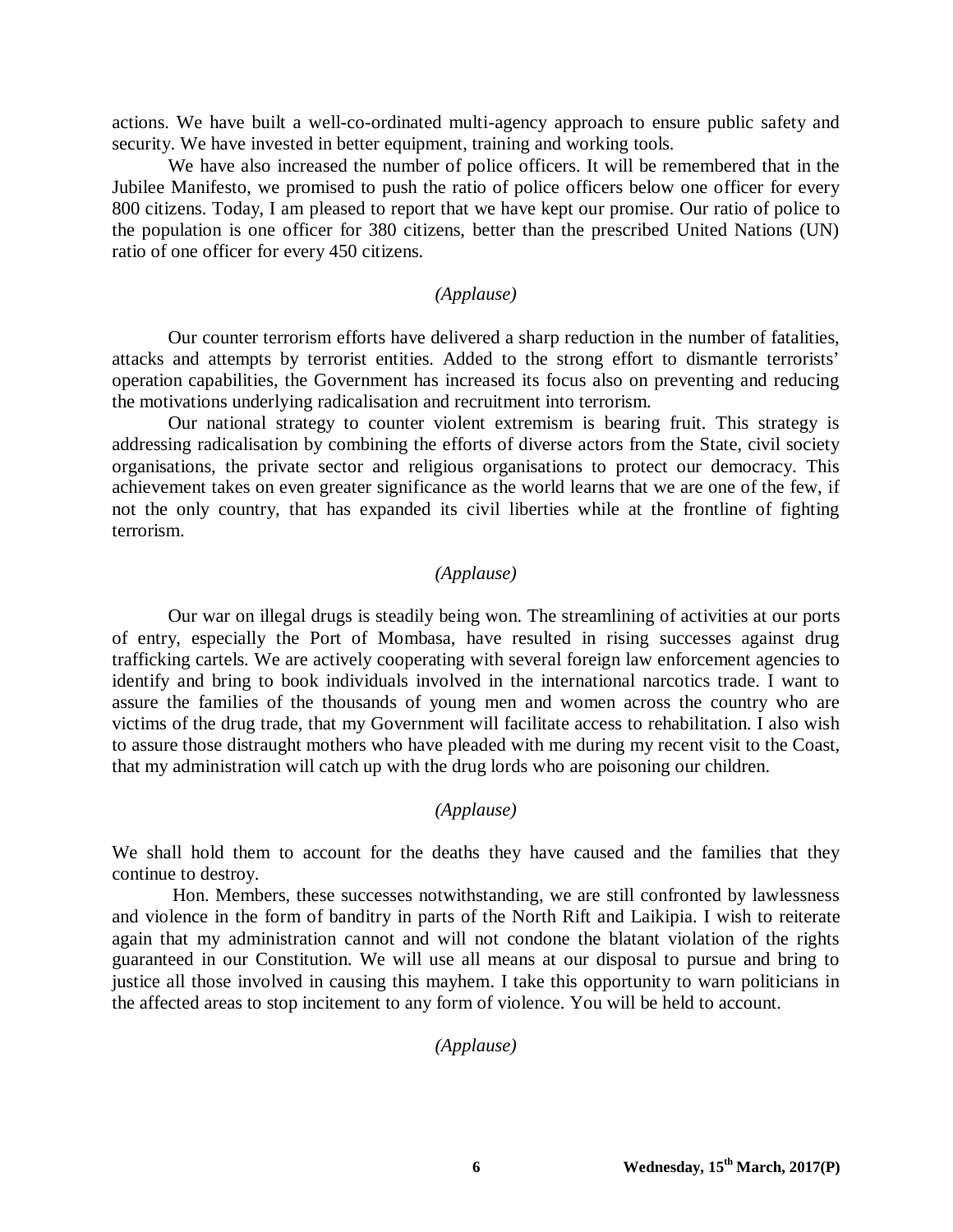In the last four years, my administration has worked hard to make Kenya an attractive destination for investment. I wish to reaffirm our commitment to the rule of law and to assure all domestic and foreign investors that we, as a nation, are open for business. I do appreciate that the drought we are currently experiencing has adversely impacted a significant portion of our population and more so our pastoral communities whose livestock lack pasture and water.

To our elected leaders at all levels, I urge you to work with both the national administration as well as the county governments to ensure that all our people have access to drought resistance packages availed by the Government, including the livestock offtake programme that was recently launched.

> *(The President was given a glass of water by an officer from the Sergeant -At-Arms)*

*Asante mum. Wewe ndiwe umenikumbuka.* Thank you.

## *(Laughter)*

We will continue to ensure the orderly strategy of protecting and promoting the interest of our country. My administration is clear about its direction and sense of purpose. It is clear about its economic development agenda for Kenya. When we were campaigning for the leadership of this country four years ago, we were clear on what our plans would be to establish a strong foundation for our country to prosper economically. While appreciating what our predecessors have achieved, we recognised that Kenya needed a transformation to support manufacturing and the knowledge and infrastructure it requires. It is from this transformation that plentiful and decent jobs can be delivered to our youth.

To begin the walk towards industrialization, we needed to drastically improve and expand our infrastructure, increase access to electricity and diversify our energy sources. We needed to invest in our health care system and to recalibrate our education sector and make it fit for the future. We needed to strengthen our security and change our policies to encourage investment in industries and light manufacturing. That is what we have undertaken to do as an administration with the support of the Kenyan people.

Allow me, Hon. Members, to highlight where we are four years later in keeping our promises and following through on our commitments:- as a result of the substantial changes that we have made to our business framework, for two years in a row, Kenya has been ranked as the third most improved country globally according to the World Bank Ease of doing Business Index.

## *(Applause)*

We promised that we were to build a new railway from Mombasa to Malaba through Kisumu, and that we would complete the first phase from Mombasa to Nairobi before June 2017.

# *(Applause)*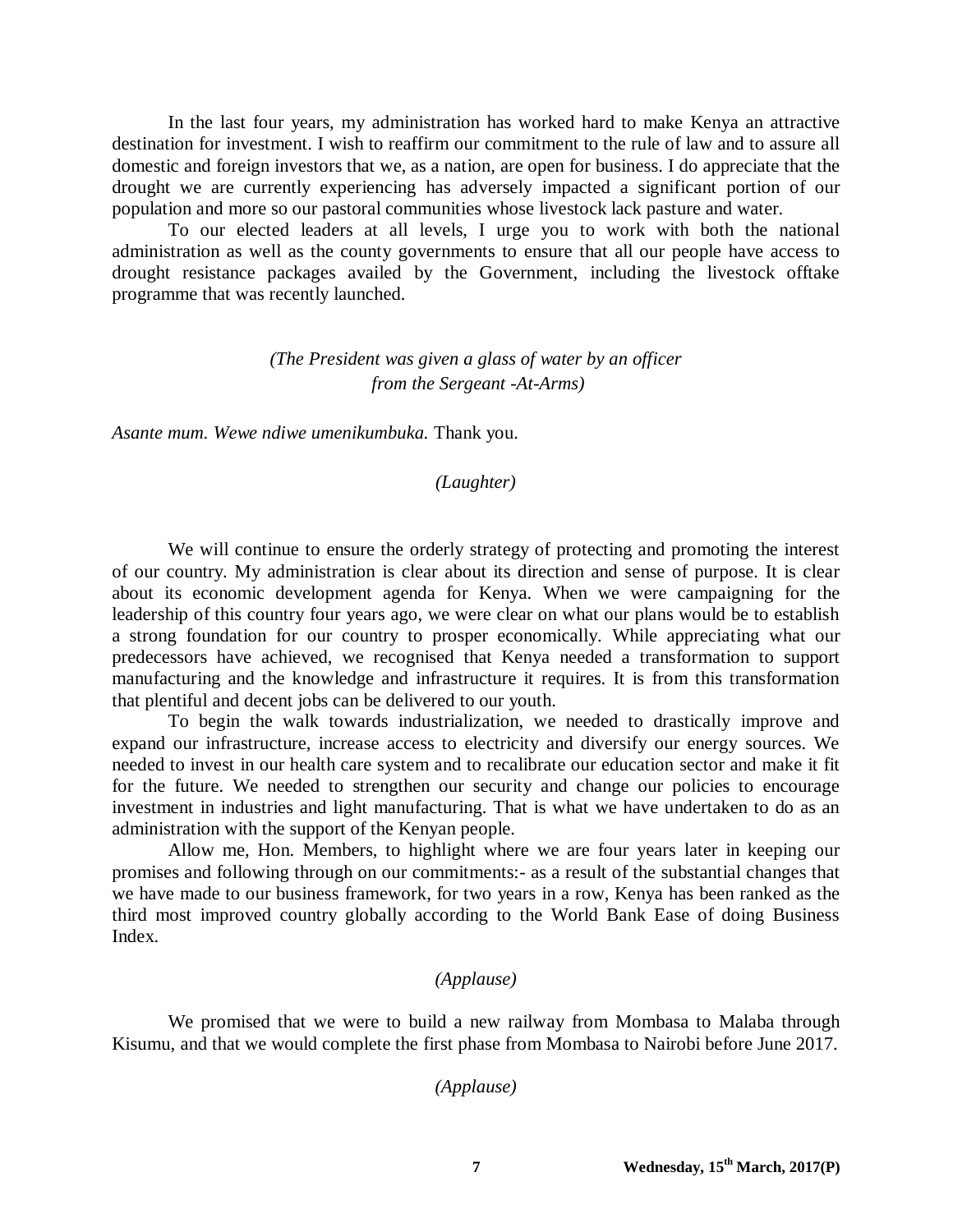Hon. Members, we have kept the promise. Also, due to the establishment of factories for the manufacturing of steel-reinforced sleepers and T-beams, small towns like Kathekani in Mtito Andei and Emali are experiencing an economic boom. Indeed, I take this opportunity to invite you, Hon. Members, to join me in June, as we ride the inaugural train from Mombasa to Nairobi.

#### *(Applause)*

Indeed, in 2013, we promised to undertake the most aggressive road construction programme ever witnessed in Kenya's history. Today, with 1,950 kilometers of new roads completed and another 7,000 kilometers under different phases of construction, we have kept the promise.

The impact of these roads can be felt across the country. The citizens of Moyale who used to spend three days on the road travelling to Nairobi can now make that same journey in less than seven hours.

## *(Applause)*

From one bus a day 12 months ago, today 30 buses a day are plying that route today. This has brought a new economic dynamic to towns such as Moyale, Turbi and Marsabit. In Homa Bay County, the residents of Rusinga Island now have a brand new bridge that is linking them to Mbita and improving the safety of transport in the lake region.

## *(Applause)*

In Taveta, banana farmers in Kimundia and Mboghoni can now get their produce to markets in Mombasa in under four hours as the Mwatate-Taveta Road nears completion. This, ladies and gentlemen, is a road that has been promised by four different governments, including the colonial one, for the last 55 year, but it has only been promised and delivered by one - the Jubilee Government.

## *(Applause)*

In Kilifi, the construction of the 51 kilometer Mariakani-Bamba Road means that the famous song: *Safari ya Bamba ni Machero* needs to be recomposed to: *Safari ya Bamba ni Rero*.

#### *(Laughter)*

## *(Applause)*

In 2013, we promised to connect every county to fibre optic technology in order to ease access to information. Today, every county headquarters is connected to fibre and 50 per cent of all sub-county headquarters are also connected. We have kept that promise. In 2013, we promised to provide access to electricity for 70 per cent of all households by the end of 2017. Today, we have connected an additional 3.7 million new homes to electricity. We have more than doubled in four years, the total number of connections made since Independence.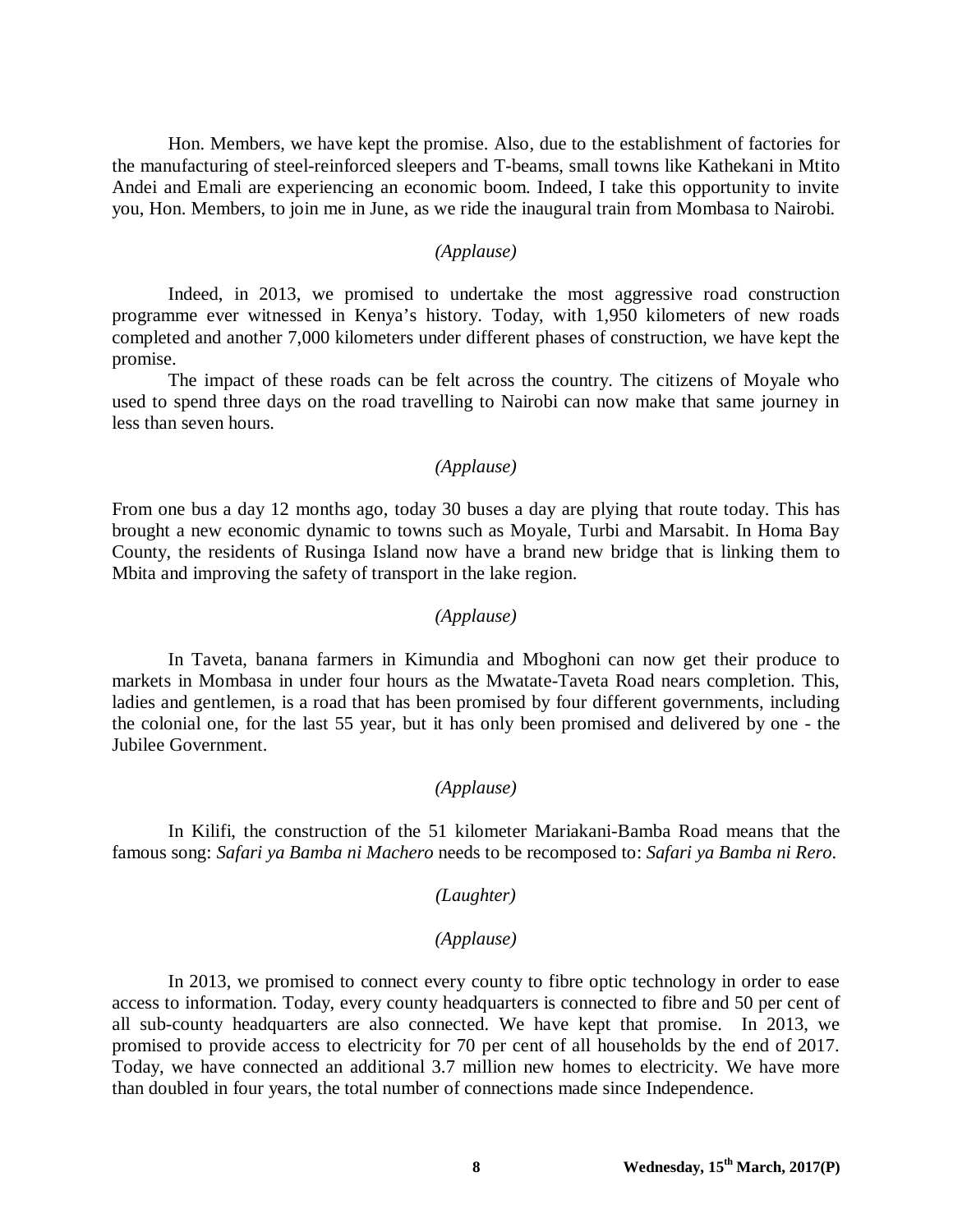For Jacob Shirandula of Fubuye village in Malava, and Nancy Ekeno of Ogilgei village in Njoro, being connected to the grid has changed their lives for the better alongside that of millions of other Kenyans. We have kept the promise.

In 2013, we promised to connect electricity to all public primary schools by 2017. Today, having connected an additional 14,045 schools representing over 98 per cent of all public primary schools in the country, we have kept that promise.

In the health sector, we promised to upgrade our public hospital facilities. Prior to 2013, only four referral hospitals had such equipment. Four years later, through the Innovative Managed Equipment Service Programme, I am pleased to say that 92 hospitals across all counties have now been equipped with modern diagnostic equipment.

For example, I have the uplifting story of Jackson Wamai, a 28-year old secondary school teacher in Murang'a who was diagnosed with kidney failure five years ago. He used to travel twice a week to Nairobi for dialysis at Kenyatta National Hospital (KNH). He was almost dismissed by the Teachers Service Commission (TSC) for absenteeism. Today, thanks to the upgrade done at Murang'a Level 5 Hospital, he now travels 20 minutes for his dialysis sessions and is able to properly serve his students. We have kept that promise.

# *(Applause)*

In 2013, we guaranteed the provision of free primary health care for expectant mothers. Today, we have doubled the number of expectant mothers delivering under the care of skilled medical attendants to over 1.2 million by the end of 2016. We have kept that promise.

In 2013, we promised to increase access to affordable health care. Today, we have increased the number of Kenyans with access to outpatient medical care through the National Hospital Insurance Fund (NHIF) from 3.8 million in 2013 to 5.8 million in 2017. In 2013 we promised to increase access to affordable healthcare. Today, we have increased the number of Kenyans with access to outpatient medical care through the National Hospital Insurance Fund from 3.8 million in 2013 to 5.8 million in 2017.

# *(Applause)*

These include people like Caleb "Balozi" Omino, a farmer in Kisumu County living with a disability. Through the government-sponsored programme, he was able to become a member of NHIF. In 2014, Caleb's daughter, Esther, fell ill and was admitted to hospital with typhoid a few weeks before she was to sit for her Kenya Certificate of Primary Education (KCPE) exams. It was through the intervention of NHIF that she received treatment, made a full recovery and was able to successfully complete her exams. Esther is in now in Form Two and today, I have also invited Caleb, who is here amongst us, as living proof and I am happy to see that he managed to make it here.

#### *(Applause)*

In 2013, we promised to bring service delivery closer to every Kenyan. Today, we have transformed service delivery through the Huduma Initiative. We have 45 Huduma Centres in 41 counties providing 66 different Government services to over 40,000 Kenyans every day. We have kept that promise.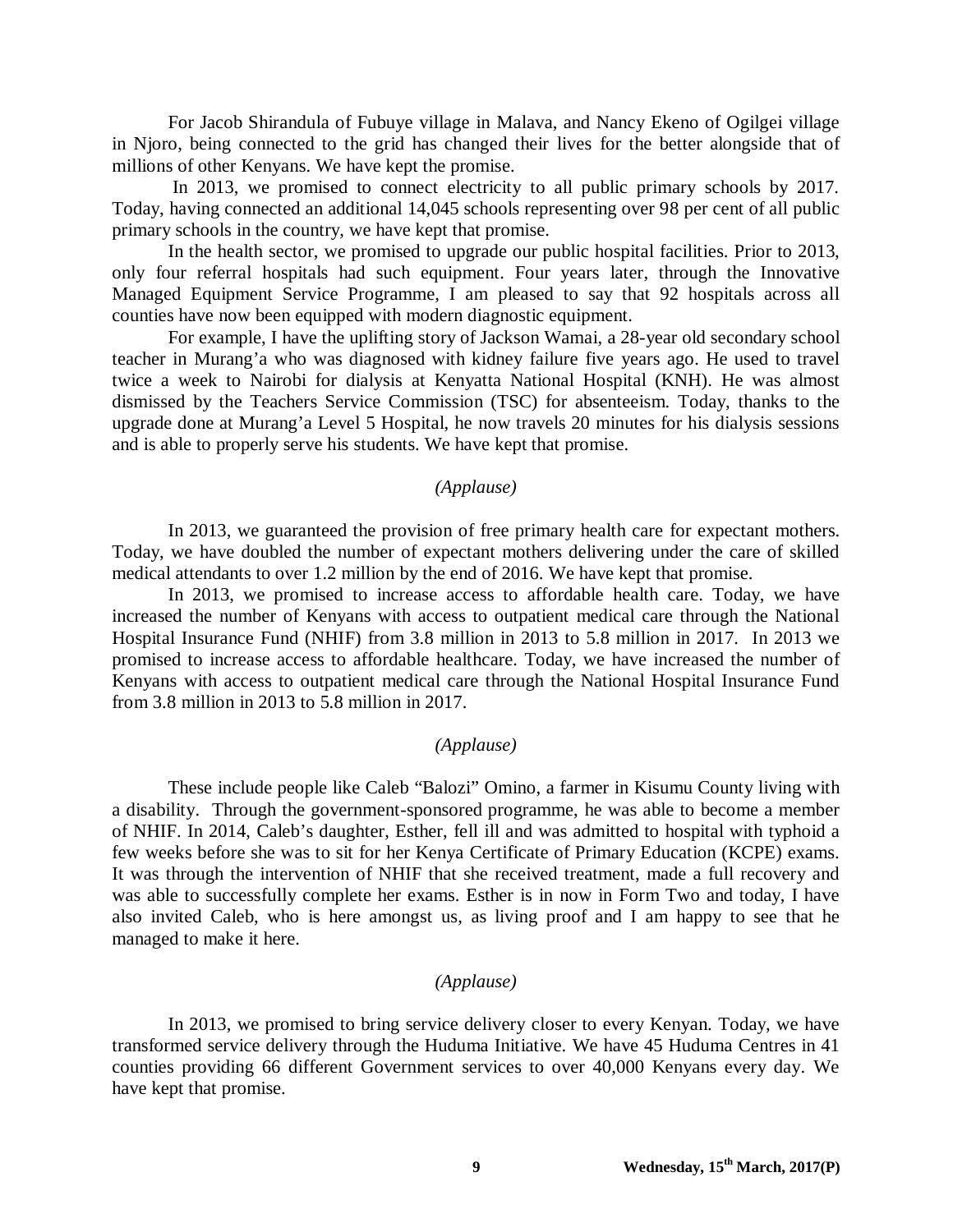Further, through the innovative digital platform E-Citizen, over three million Kenyans have successfully paid to access 197 different public services. These are services like, passport applications, visa applications, driving licence renewals, vehicle registration, business registration, company searches and, applications for certificates of good conduct, amongst others. This is a promise that we have kept.

## *(Applause)*

In 2013, we promised to put in place special financial incentives to support the role of youth as drivers of innovation in this country. After four years, Kshs11 billion has been accessed by close to one million young Kenyans. We celebrate the success of the Fund through stories of young Kenyans like Irene Kaleye based in Embakasi here in Nairobi whose start-up, "Plan Believe Groceries", won a contract to supply vegetables to Kenyatta University. She received a loan of Kshs1.5 million from the Fund to bridge her cash flow which enabled her to fulfil her contract thereby keeping her promise and we keeping ours.

# *(Applause)*

Despite teething problems, the National Youth Service (NYS) Programme, through the recruitment of cohorts in Kibera, has changed lives. They have joined the savings and credit cooperatives (SACCOs) that have been established. In Kibera alone, they have managed to save over Kshs123 million. This money has been utilised to start businesses and provide hope and gainful employment in Kibera.

### *(Applause)*

In 2013, we promised to provide social protection to our most vulnerable members in the society. Today our National Safety Net Programme, "*Inua Jamii*," covers 720,000 persons up from 220,000 in 2013. The budget for that Programme alone has also been increased by 600 per cent to Kshs18 billion. These are beneficiaries like Mohammed Noor Adow from Bula Rahma Village in Garissa Township. He used to live a destitute life with his wife and seven children. After enrolling in the *Inua Jamii* in 2015, he received his first payment of Kshs20,000, which he used to purchase goats. Today, with the continued support of the Programme and his livestock trading business, he and his family are able to live a dignified life.

Fellow Kenyans, I can go on. These are just some of the promises that we have fulfilled during our term. We acknowledge that the journey of transformation is one that we must walk with our people. I am, therefore, pleased to inform you that in the coming weeks, my administration will launch a public information platform to share, in much more detail, the Government's delivery agenda during the last four years.

Fellow Kenyans, let me now turn to the state of our economy. At the macro level, all indicators are healthy. Our Gross Domestic Product (GDP) has expanded at a strong average annual growth rate of 5.9 per cent since 2013. This is against the global average of 3 per cent. Our foreign exchange reserves have increased from 4.3 months of import cover in 2013 to 5.1 months of cover at the start of 2017. Our revenues from tax collections have increased from Kshs847 billion in 2013 to Kshs1.2 trillion at the end of 2016. The stable economic environment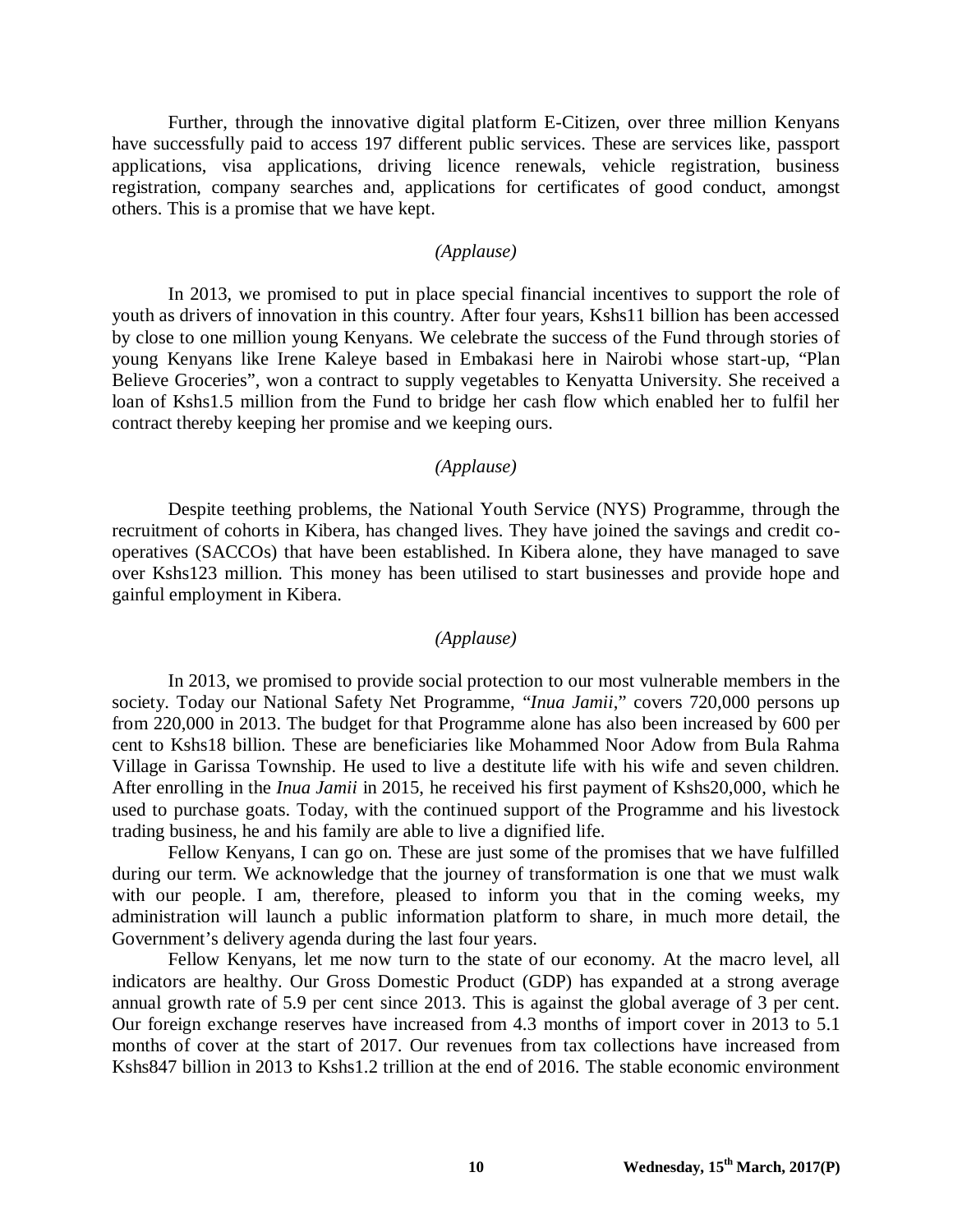over the last four years has seen the cumulative addition of 2.3 million new jobs. From this perspective, the state of our economy is robust.

#### *(Applause)*

Fellow Kenyans, in spite of this good macro-economic performance, there are still, however, too many Kenyans who are struggling to make ends meet, to find jobs and to support their families. *Wananchi* want to know what these economic indicators mean to their lives. They cannot relate to how GDP impacts on the price of *unga* or what the stability of our currency means for them at the end of every month. Many of our citizens are wondering why their children are still struggling to find jobs. Others are worried that the Government debt might be too heavy a burden for our economy to carry. Our small and medium-sized enterprises (SMEs) are complaining that they do not have access to credit in spite of the fact that the cost of credit in Kenya is the most affordable in the region, after the capping of commercial bank interest rates in September of last year. Many Kenyans are frustrated at the seeming lack of progress in the fight against corruption.

These concerns are legitimate and they are questions that every citizen is entitled to have been answered by their Government. Addressing them is of utmost importance to me. Let me start by addressing the question of our public debt.

Fellow Kenyans, our debt is about 50 per cent of our GDP. Of that amount, less than half of it is in foreign currency. Our debt has grown almost proportionally to our GDP. Every year, since the start of my administration, we have consistently made adequate budgetary provisions to service the debt. I want to assure every Kenyan that, at no point has the country been at risk of default or shown any inability to pay its creditors. The borrowing that my administration has undertaken, both from domestic and international creditors, has been solely to finance the most aggressive development agenda in Kenya's history. The evidence of a greatly expanded transport infrastructure, increased energy production, increased access to electricity and improved security are plain for all Kenyans to see.

As a responsible Government serious about creating jobs, we must have the right environment to attract investment. That investment, in turn, will lead to jobs and end poverty. It will bring new economic opportunities across the country, especially to previously marginal areas such as Marsabit and Turbi, amongst others. I assure every Kenyan that all the funds borrowed will continue to be put to good use. Like a farmer who must sow their seeds before they can expect a harvest, our investment in infrastructure will be the seed that will produce the harvest of faster economic growth and more jobs for our people. Kenyans are ready and anxious for an economy that is world class in attracting the investment that will turn us into a manufacturing powerhouse. My administration understands the scale of change our people need to improve their lives and thus our aggressive investment. At core, let us remember that those investments are for Kenya's future.

On the issue of access to credit for SMEs, it is unfortunate that the unintended consequence of the capping of interest rates was a slow-down in lending by our commercial banks. This is an issue that concerns us and is one that I am actively seeking to resolve so that credit can start to flow again to the real drivers of our economy.

Hon. Members, the leaders of the world's most prosperous and powerful countries have come to visit Kenya. They came to witness a country on the rise, and to engage with an administration that they believe shares in their vision for a stable and prospering global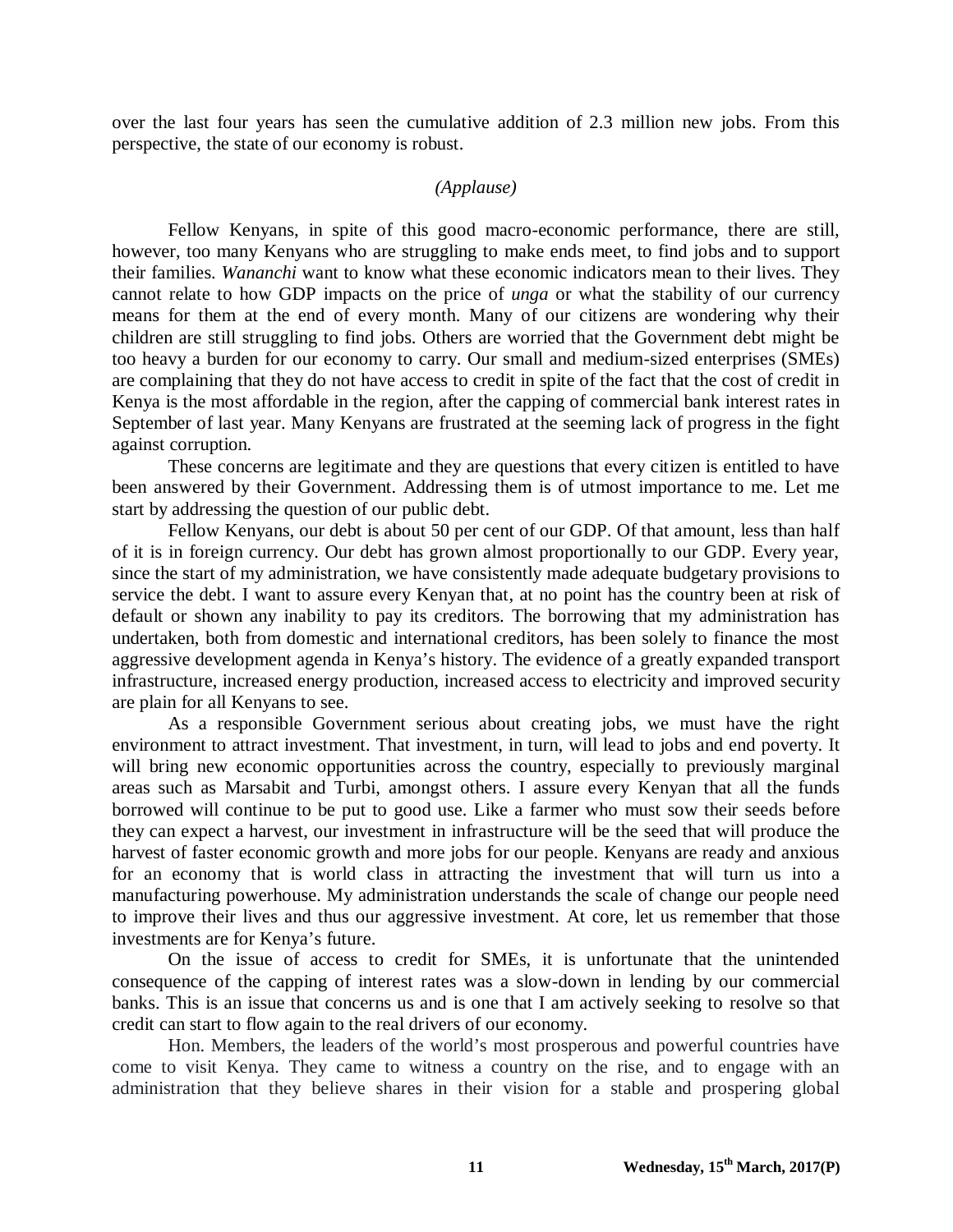economy. We have discussed with them and agreed on joint measures to take in pursuit of peace and stability. They have also been eager to ensure that their countries' companies have access to an economy they believe has a bright future. On my part, I have engaged them here at home, and abroad, to advance my administration's economic diplomacy strategy. From India, we have secured equipment and the expertise to establish a new cancer centre at Kenyatta National Hospital.

Additionally, that engagement with India has allowed us to give the farmers in semi- arid areas like Embu, Kitui, Mwingi, Makueni and Tharaka a ready Indian market of 1 billion people to which they can export beans, lentils and peas.

## *(Applause)*

We have strengthened our security and development relationship with the United States, the United Kingdom, the European Union and Jordan. This has enabled us to markedly strengthen the capabilities of our security system in combatting terrorism and transnational crimes, and to continue adding to our development efforts. China has been a key partner in the transformation of our infrastructure. Significantly, the SGR has been completed in record time.

By traveling to France, I secured funding to undertake major water projects across the country. In addition, through the Kenya Private Sector Alliance and National Chamber of Commerce and Industry, we have attracted many French companies to invest in Kenya's agri-business.

We have been able to develop new curricula in the automotive sector for our technical and vocational training institutes due to our engagement with the Government of the Federal Republic of Germany.

Japan is one of our most important partners. One of the areas of co-operation is the highly concessional funding we have gained to complete the Dogo Kundu Bypass. Japan has also invested in our pioneering efforts to build tools to prevent radicalization and violent extremism.

Our collaboration with the State of Israel includes our access to cutting-edge agricultural expertise and technology that can allow us to transform our agriculture in arid and semi-arid areas.

Through the government of the Republic of Korea, we have received full funding for the construction of the Kenya Advanced Institute of Technology - the first anchor tenant of Konza Techno-City.

# *(Applause)*

Through the EAC and Northern Corridor Initiative, we have been able to improve the ease of movement of persons, the single network area for mobile telephony, single tourist visa and we have deepened regional integration.

My administration has made private sector participation in all our international engagements a key pillar of our economic diplomacy. As a consequence, through the Private Sector, we have signed investment agreements with leading businesses from over 60 countries in four years. This has led to many multinationals establishing offices here in Nairobi and other parts of Kenya. Since 2013, over 1,532 major companies from across the globe have set up shop here in Kenya, from VW in Thika to Wrigleys, who have invested more than Kshs6 billion in Machakos and are set to open a plant there in May of this year. GZI have invested over Kshs12 billion in an aluminium can manufacturing plant at Sultan Hamud. This compared to less than 40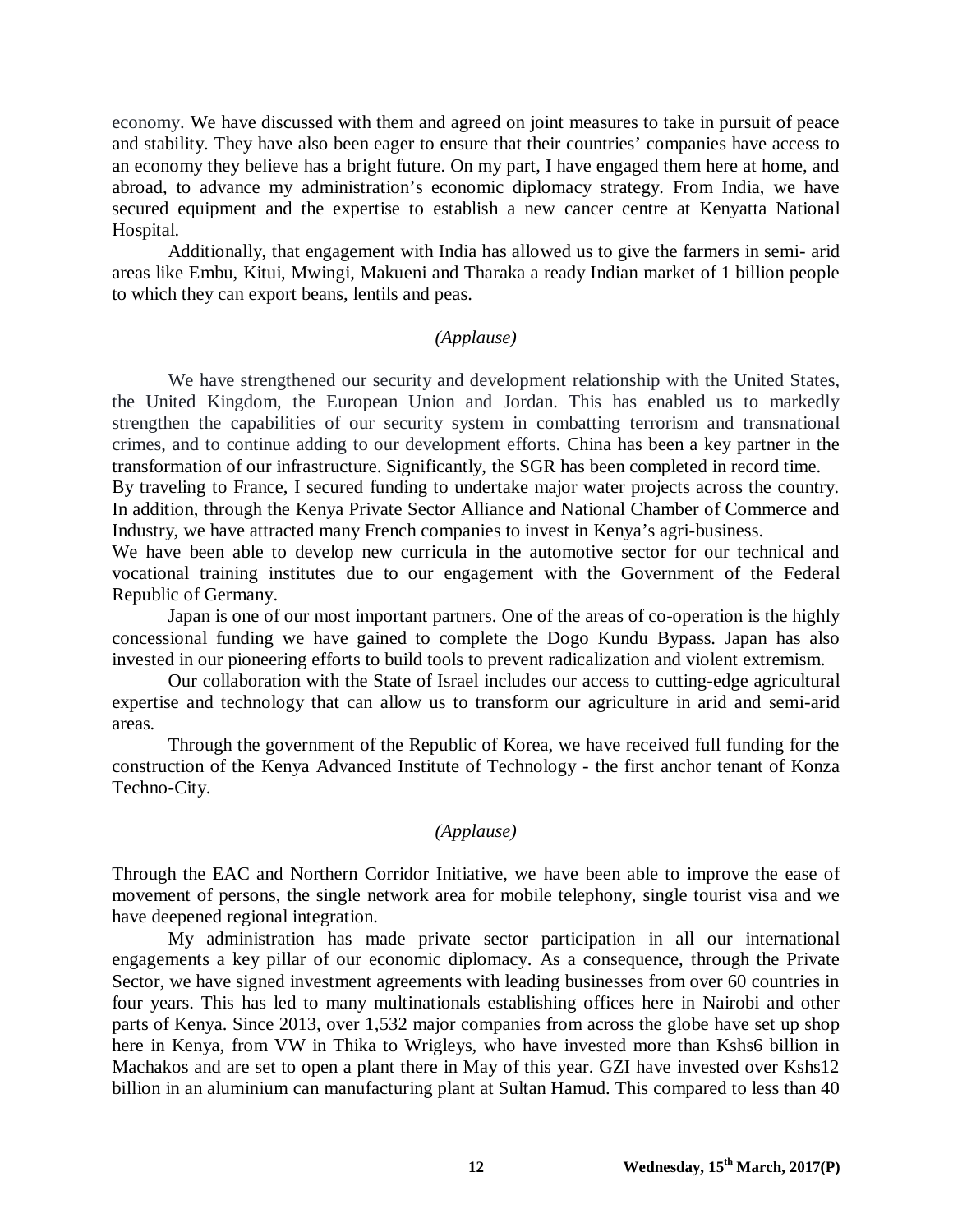often quoted companies that have either relocated for corporate strategic reasons or downsized and closed for lack of competitiveness.

To the members of the diplomatic corps who have joined us here today, and to their colleagues in their capitals, know this: Your friendship is important to the Kenyan people who have always lived in peace with their neighbours and with a national consensus to do good in the world. We work hard for security within our country and are honest brokers in helping secure the peace for every country in our region that needs our help. We appreciate your support, both moral and material.

# *(Applause)*

You can all see that we are on the path to building a vibrant economy and a strong democracy. We want to take our relationship with you to greater heights of ambition and achievement in the future.

Hon. Members, Fellow Kenyans, coming into Government in 2013, we knew that eliminating corruption would be a journey on a rocky path. We started the journey by pledging to strengthen our legal processes to wage a successful war against economic crimes. Today, we have 90 special prosecutors for economic crimes in the Judiciary and the Chief Justice has established a special Anti-Corruption and Economic Crimes Division of the High Court, and has appointed 13 special magistrates to deal with anti-corruption and economic crimes cases.

In 2013, we pledged to make the necessary policy and legal changes to ensure that corrupt persons and companies would be barred from doing business with the Government. We have kept our promise by enacting a modern and far reaching Bribery Act, which I assented to late last year. I congratulate the captains of industry in the private sector who have championed this initiative.

In 2013, we pledged to pursue and freeze assets and proceeds of corruption and economic crimes. We have established the institutions that give us the capability to trace and recover money and assets globally, which have been stolen from the public. These include the Asset Recovery Agency, the Financial Reporting Centre and the new investigations department at the Kenya Revenue Authority where I am pleased to report that successes are being reported.

To date, approximately Kshs3 billion has either been recovered or preserved for recovery. This is a first in Kenya's history. Those recovered funds will be used for social programmes, for example, the recently recovered funds from the Smith and Ouzman case have been used for the purchase of ambulances. Going forward, we are creating a framework of how recovered funds will be used in a transparent and accountable manner.

We have chosen an approach that prevention is better than cure. Cash payments, inefficiency and delays in service delivery breed corrupt practices. We have, therefore, invested in making service delivery more efficient and accessible through the Huduma Centres, the E-Citizen, iTax, land registry services and other digitized platforms. Indeed, following the establishment of the multi-agency team in November 2015, we have changed the way our agencies coordinate and share information.

What all these efforts add up to is an investment in the process, capabilities and mandates that we require to take on this big challenge. No agency charged with a responsibility in this fight can again claim or argue that it does not have what it takes to fight this battle. My expectation and, indeed, that of millions of Kenyans is that convictions of prominent thieves and fraudsters will be the proof that our measures have started to succeed.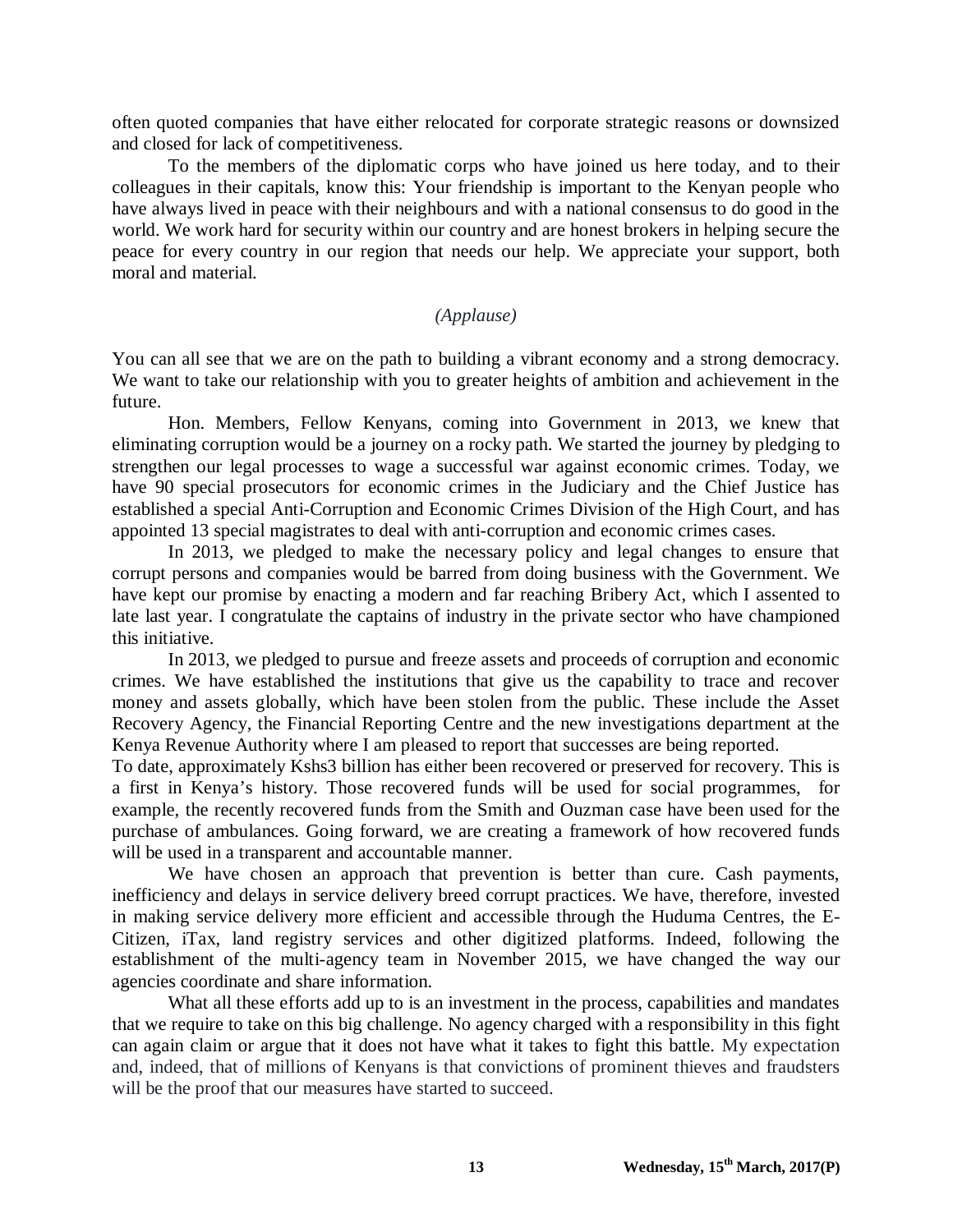## *(Applause)*

At this juncture, I would also like to thank our friends from the international community who have partnered with us and supported us in this noble effort. Indeed, one of the proudest achievements of my administration is in delivering honest exams in 2016.

# *(Applause)*

This was a first in many years and it was a blow against corruption. The compromising of the exam system had favoured those who can afford bribes to the disadvantage of honest and hardworking students from disadvantaged homes.

## *(Applause)*

It had allowed unqualified students to take university courses that they have struggled to master and led to unqualified professionals with a belief in corruption as a personal enabler. There is no corruption worse than that directed at the youth. Our bold reforms, added to the farreaching curriculum changes and insistence on the upgrading of educational standards will lead to more and better jobs for our youth. I want to congratulate the team responsible for delivering honest exams and commend them for bringing Jubilee's ambition and boldness to their work.

#### *(Applause)*

Hon. Members, fellow Kenyans, allow me to address myself to one of the biggest challenges and threats to our economy and national well-being. This is our public wage bill. Our wage bill threatens to destroy our development agenda as a nation. Today, the public wage bill stands at Kshs627 billion per year, amounting to 50 per cent of the total revenues collected by the Government. This staggering amount is used to pay the salaries and allowances of 700,000 public officers, including those of us who are here today.

In simple terms, 50 per cent of all the money collected as revenue from the Kenyan taxpayer goes into the pockets of less than 2 per cent of the country's total population. For the last two decades, there has been a spiralling of the wage bill fuelled by incessant strikes, goslows and outright neglect of duties. It has denied our citizens critical services, disrupted the normal functioning of our society and adversely affected our economy. During my term, some unions have put pressure on the Government to further increase the wage bill to unsustainable levels without the constitutional and mandatory input from the Salaries and Remuneration Commission (SRC). These are issues that need to be resolved by all of us soberly because we are fast approaching the breaking point.

Earlier today, I received from the Salaries and Remuneration Commission an interim report outlining the Review of Remuneration and Benefits for State Officers for the period 2017- 2022. This Report recommends, amongst other measures, a rationalisation of the salaries and allowances paid to senior state officers, public servants and elected officials from Members of County Assembly (MCAs) all the way to the President. That will result in a reduction in salaries and allowances for those elected in August, this year.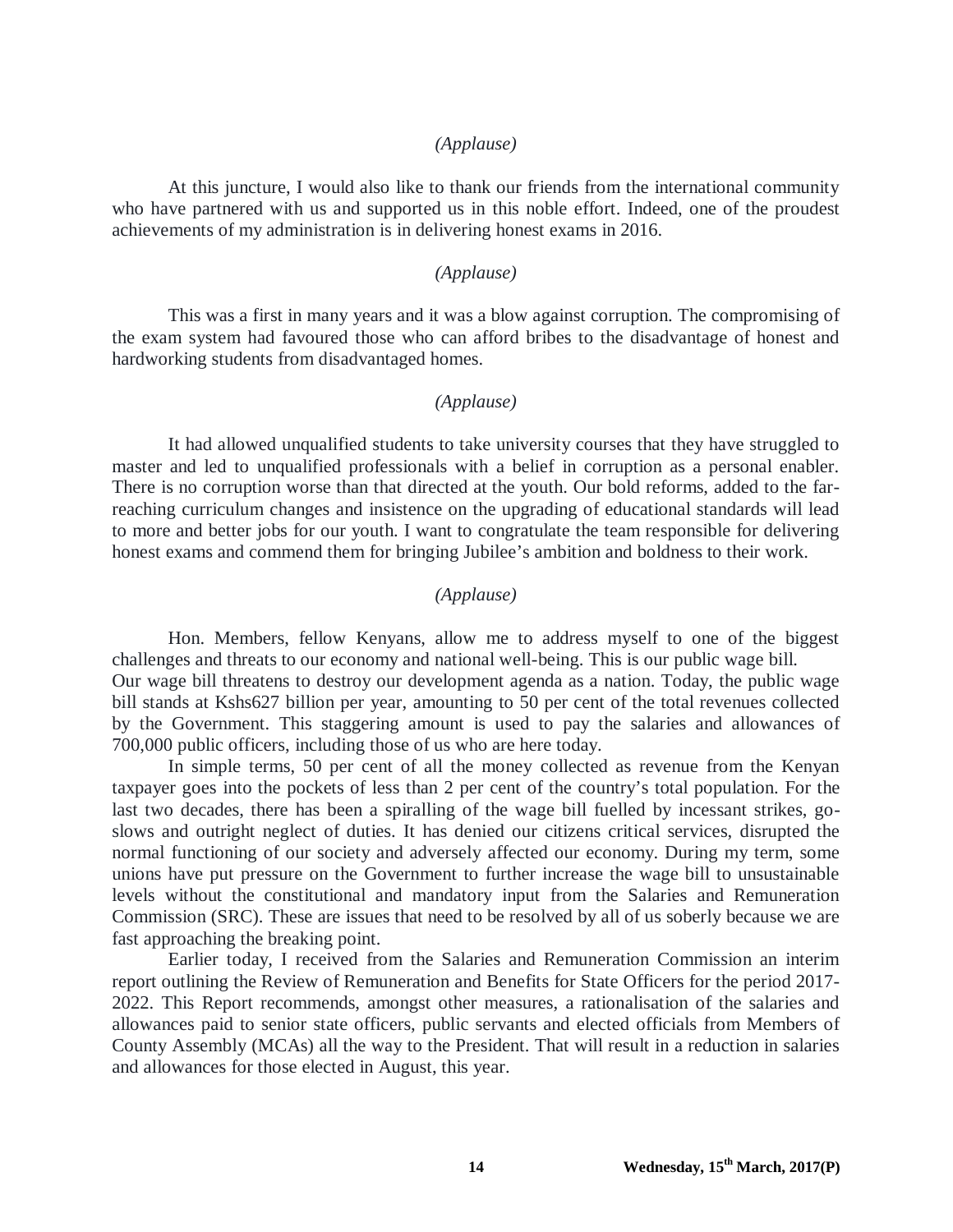# *(Hon. Members and Senators applauded the President while standing in their places)*

As your President and, indeed, as a Kenyan, I fully support the recommendations of the SRC and I call upon all of us to adopt these recommendations.

# *(Applause)*

Hon. Members, I appreciate that the silent fear of every politician is ending their career in politics broke and destitute. This fear may have its foundations in our history when our Members and Ministers would retire or lose their elective seats and thereafter wallow in poverty. As a country, we must agree we have come a long way in addressing these fears. However, since then, we must always remember that the calling of leadership is to serve and not to become rich through serving.

As politicians, we must accept that our ever increasing salaries and allowances have contributed to the unsustainable demands by other cadres within the public sector to increase their own remuneration at the expense of our people and the country's development agenda.

It is, therefore, upon us, as leaders, to restore the principle of servant leadership by respecting the will of the people and supporting the work of the SRC. The SRC recommendations help to contain the overall wage bill. They will allow the SRC the leeway to review the salaries of all public servants at national and county levels with a view to improving the terms of those in the lowest cadres.

These recommendations will allow us to pay more attention to our medical professionals, teachers, policemen, prisons officers, military and many others who also need to receive adequate compensation for the services that they render. Most importantly, by so doing, we shall all be respecting the wishes of our own employers, the *mwananchi* of this country.

Hon. Members, with that said let us now look into the future. We have established a firm foundation which can now be used as a springboard to accelerate the growth of our economy and provide jobs for our youth. The path to national wealth all over the world is clear.

Fifty years ago, many countries, especially in Asia, were even poorer than we were. They were weighed down by corruption and limited national visions. Yet we witnessed them accelerate their development by reforming their governance frameworks and drawing massive investments that built industrial economies that have delivered millions of jobs to their citizens.

Hon. Members, there is no shortcut to matching their achievement. They also needed to build the same kind of foundation that we are currently putting in place. We are on a similar path but we must run rather than walk along it because we do not have the luxury of time.

This is why I campaigned on a ticket of transformation. I knew all along that it was not enough to continue at the pace we had been on for the past 50 years.

We needed to fast-track the building of the assets that would lead to the growth of a strong, job-rich economy. This is why we have gone out of our way to give a new lease of life to industries that will accelerate the growth of our economy and provide jobs for our people. The revival of industries like Pan Paper Mills in Webuye, Rift Valley Textiles Company in Eldoret, the re-establishment of new motor vehicle assembly lines by Volkswagen, Peugeot and Toyota demonstrate that we are on our way.

We have also given new impetus to the development of our blue economy to translate our fishing and shipping potential into new industries and jobs. Our transformation is for every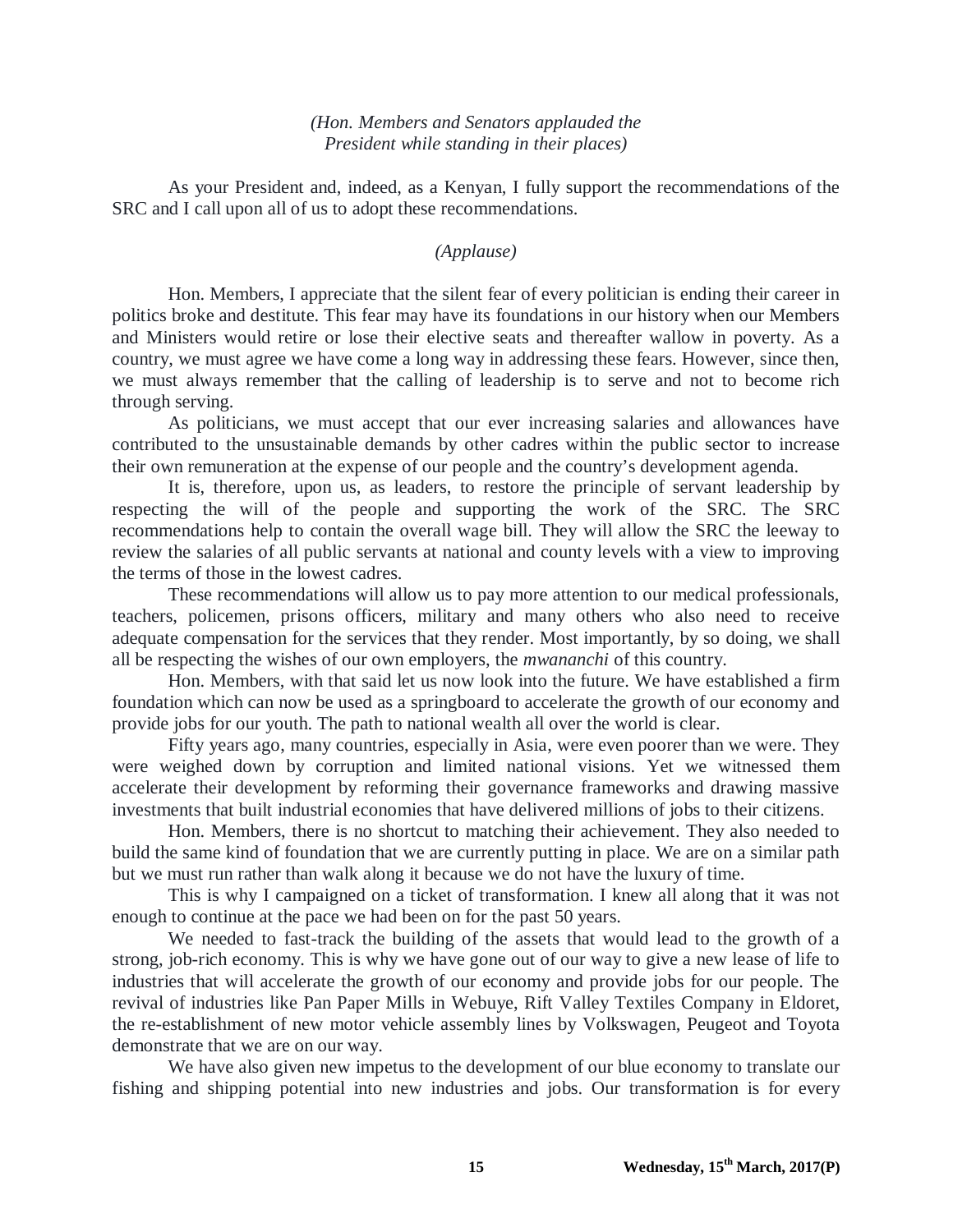Kenyan. It is underway, and the great promise of uplifting more of our people into the middle class will be achieved. What we must do, to achieve this shared prosperity, is to stay the course and continue building on our achievements so far.

I believe that history will remember this period as the turning point when Kenya became a leading investment destination in the world, and the newest entrant into large-scale manufacturing.

Fellow Kenyans, I note that Kenya will conduct its general elections in August this year. Elections are nothing new to Kenyans. We are one of the few African countries that have had regular elections since Independence without fail. We are an icon of democracy, a bastion of freedom, a haven of safety where freedom of expression flourishes but we must be mindful that democracy is a fragile state and we need to protect it.

I wish to assure the nation that my Government is committed to a free and fair election. The process of preparation for the election is well underway. Parliament passed legislations to improve the management of the electoral process. These include the Election Offences Act No.37 of 2016, to manage election offences; the Political Parties (Amendment) Act No.14 of 2016 to improve management of the Political Parties Fund, among others.

My Government has also enacted laws to enhance transparency and accountability of the electoral process and enacted the Election Laws (Amendment) Act No.36 of 2016 and the Election Laws (Amendment) Act No.1 of 2017. We wish, at this juncture, to also request the Judiciary that they do not act as a stumbling block to our ability to hold free, fair and transparent elections.

As we approach the polls, I wish to remind Kenyans to uphold peace and remain united. Elections are a one-time event but Kenya is larger than all of us and shall, and must remain. Those seeking political office must desist from any utterances that may divide Kenyans along ethnic, religious or other lines. Further, I urge citizens to exercise tolerance before, during and after the elections.

As we approach the polls, I wish to remind Kenyans to uphold peace and remain united. Elections after all are a one-time event but Kenya is larger than all of us, and shall and must remain.

# *(Applause)*

Those seeking political offices must desist from any utterances that may divide Kenyans along ethnic, religious or other lines. Further, I urge citizens to exercise tolerance before, during and after the elections.

The right to choose our leaders is precious. We know that our fathers and mothers suffered, struggled and died to win the right to choose their own government. We know that a new generation of reformers renewed our democracy in the 1990s. And we also know of the long struggle for our new Constitution that enshrines those rights that people have fought for. That is the history of the struggle that brought us here. Do not dishonour the achievement of those who won our freedoms by breaking the unity they established. Go and vote, and then let us return to building the house we have inherited together from our fathers.

Let me conclude by reaffirming that the state of the nation is strong. We have kept our promise in ensuring that we have developed the country, to establish a base for rapid growth, sustainable shared prosperity and job creation. We are now embarking on the journey to industrialisation, and ensuring a safe and prosperous nation for decades to come.